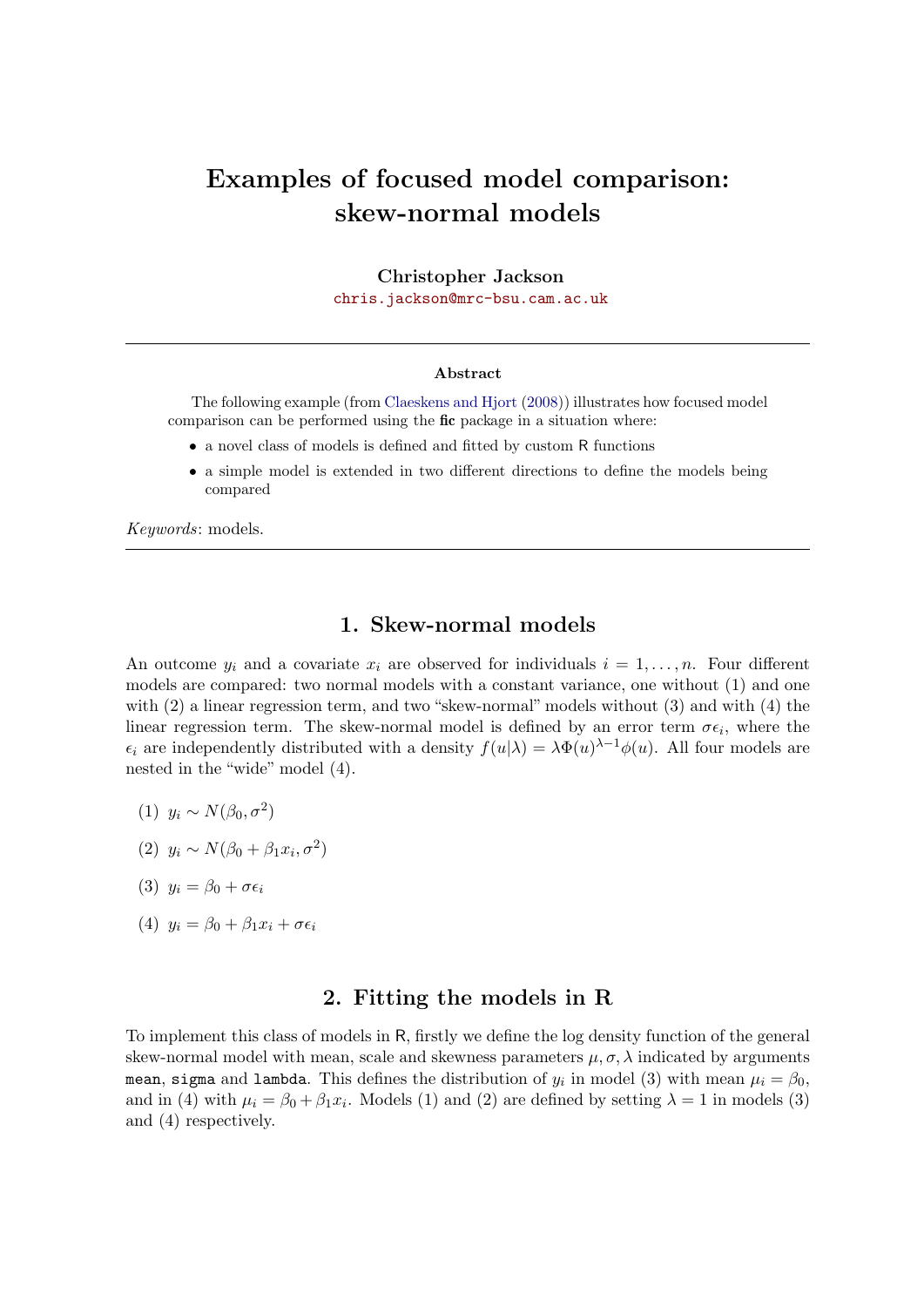```
ldsnorm \leftarrow function(x, mean, sd, lambda){
    log(lambda) + (lambda-1)*pnorm(x, mean, sd, log.p=TRUE) +
        dnorm(x, mean, sd, log=TRUE)
}
```
The models are fitted to data from the Australian Institute of Sports [\(Cook and Weisberg](#page-6-1) [1994\)](#page-6-1), available as ais from the sn package [\(Azzalini](#page-6-2) [2018\)](#page-6-2). The outcome  $y_i$  is haematocrit level Hc, and the covariate is body mass index BMI. Observe the skewed distribution of the outcome and a mild association between the variables.

```
if (!require("sn"))
    stop("The `sn` package should be installed to run code in this vignette")
## Loading required package: sn
## Loading required package: stats4
##
## Attaching package: 'sn'
## The following object is masked from 'package:stats':
##
## sd
data(ais)
par(mfrow=c(1,2))plot(density(ais$Hc), xlab="Haematocrit level", main="")
plot(ais$BMI, ais$Hc, pch=19,
     xlab="Body mass index", ylab="Haematocrit level")
```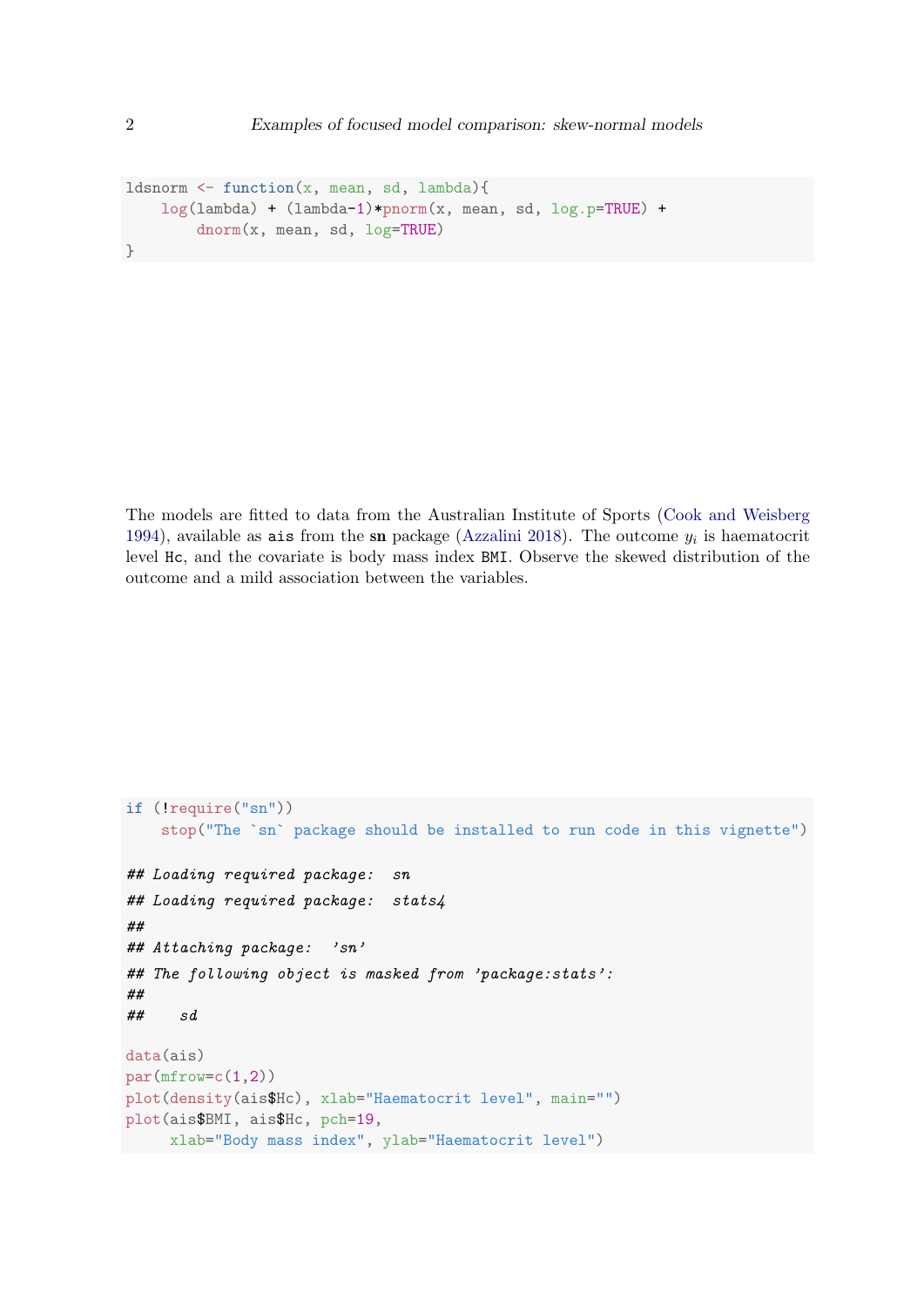

The following defines the minus log likelihood for these data as a function of four parameters  $\beta_0, \beta_1, \sigma \text{ and } \lambda.$ 

```
mloglik <- function(b0, b1, sd, lambda){
    -sum(ldsnorm(ais$Hc, b0 + b1*ais$BMI, sd, lambda))
}
```
Then to obtain the maximum likelihood estimates under models 1 to 4, mloglik is rewritten as a function of a single vector par, containing either 2, 3 or 4 parameters to be minimised over, depending on the model. Note here that models 1 and 3 have  $\beta_2$  fixed at 0, and models 1 and 2 have  $\lambda$  fixed at 1. The positive parameters  $\sigma$  and  $\lambda$  will be estimated by unconstrained maximisation on the log scale. These functions can be passed to the nlm function for optimisation.

```
fn1 <- function(par) mloglik(par[1], 0, exp(par[2]), 1)
fn2 <- function(par) mloglik(par[1], par[2], exp(par[3]), 1)
fn3 <- function(par) mloglik(par[1], 0, exp(par[2]), exp(par[3]))
fn4 <- function(par) mloglik(par[1], par[2], exp(par[3]), exp(par[4]))
```
nlm also requires plausible initial values for the parameters. A vector of these (ini) is obtained as follows by fitting model (2) with lm and extracting the coefficients with coef (for  $\beta_0$  and  $β_1$  $β_1$ ) and the residual standard deviation for log( $σ$ ). An initial value of 0 is used for log( $λ$ ). <sup>1</sup>

<span id="page-2-0"></span><sup>&</sup>lt;sup>1</sup>Note these are the exact maximum likelihood estimates for model 2. The added value of  $n \ln n$  in fitting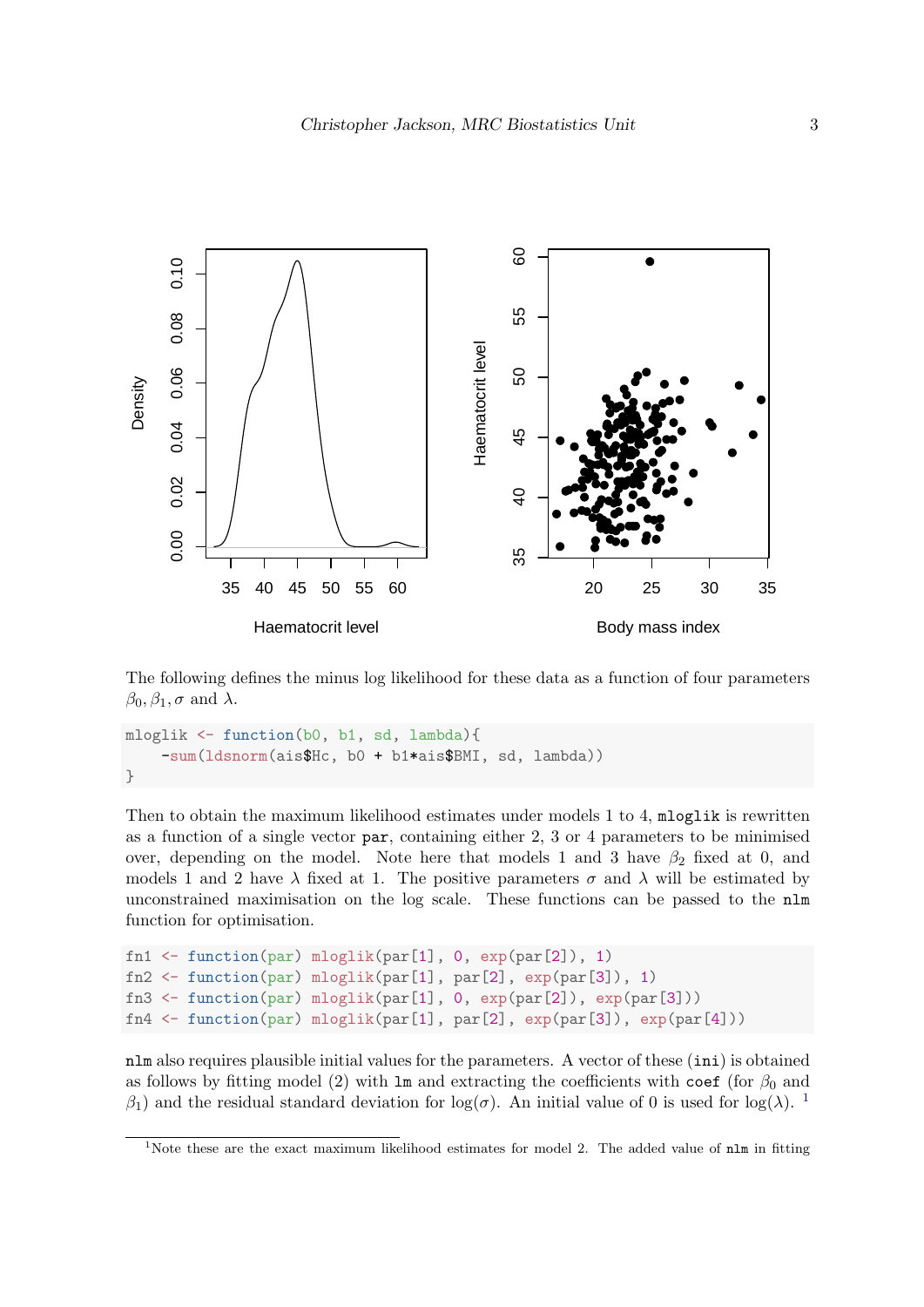```
lm2 \leftarrow lm(HC \sim BMI, data = ais)cf \leftarrow unname(coef(lm2))
ini \leq c(beta0=cf[1], beta1=cf[2],
          logsigma=log(summary(lm2)$sigma), loglambda=0)
```
The appropriate objective function (fn1–fn4) is then optimised for each model, starting from the given initial values<sup>[2](#page-3-0)</sup>.

```
opt1 <- nlm(fn1, ini[c("beta0","logsigma")], hessian=TRUE)
opt2 <- nlm(fn2, ini[c("beta0","beta1","logsigma")], hessian=TRUE)
opt3 <- nlm(fn3, ini[c("beta0","logsigma","loglambda")], hessian=TRUE)
opt4 <- nlm(fn4, ini, hessian=TRUE)
```
Finally, the information required by the fic function (the estimates and covariance matrices) is extracted from the nlm results and arranged into a list, for each of the four models.

```
mod1 <- list(est=opt1$estimate, vcov=solve(opt1$hessian) )
mod2 <- list(est=opt2$estimate, vcov=solve(opt2$hessian) )
mod3 <- list(est=opt3$estimate, vcov=solve(opt3$hessian) )
mod4 <- list(est=opt4$estimate, vcov=solve(opt4$hessian) )
```
#### 3. Focused model comparison

We now perform a focused comparison of the four models. Two alternative focuses are investigated: the mean and median outcome at a covariate value of interest. Expressions for the mean and median of the skew normal, in the parameterisation used here, are given by [Claeskens and Hjort](#page-6-0) [\(2008\)](#page-6-0) and implemented in the following R functions:

```
mean_snorm <- function(mu, sigma, lambda){
    f \leftarrow function(u){u*exp(ldsnorm(u, 0, 1, lambda))}
    mu + sigma * integrate(f, -Inf, Inf)$value
}
median_snorm <- function(mu, sigma, lambda){
    mu + sigma * qnorm(0.5^*(1/lambda))
}
```
As described in the main fic package vignette, the focus function supplied to fic should have arguments defined by a vector par of parameters of the biggest model (in this case the four-parameter model 4), and optionally also a matrix of covariate values X, and should return the corresponding focus quantity. In this example, the two focus functions are

models 1 and 2, compared to simply using lm, is to conveniently provide the covariance matrix at the maximum likelihood estimates in the same form as for the skew normal models, making focused model comparison more convenient here.

<span id="page-3-0"></span> ${}^{2}$ A warning message of NA/Inf replaced by maximum positive value can be ignored and is the result of nlm trying out extreme and implausible values on the way to finding the maximum likelihood.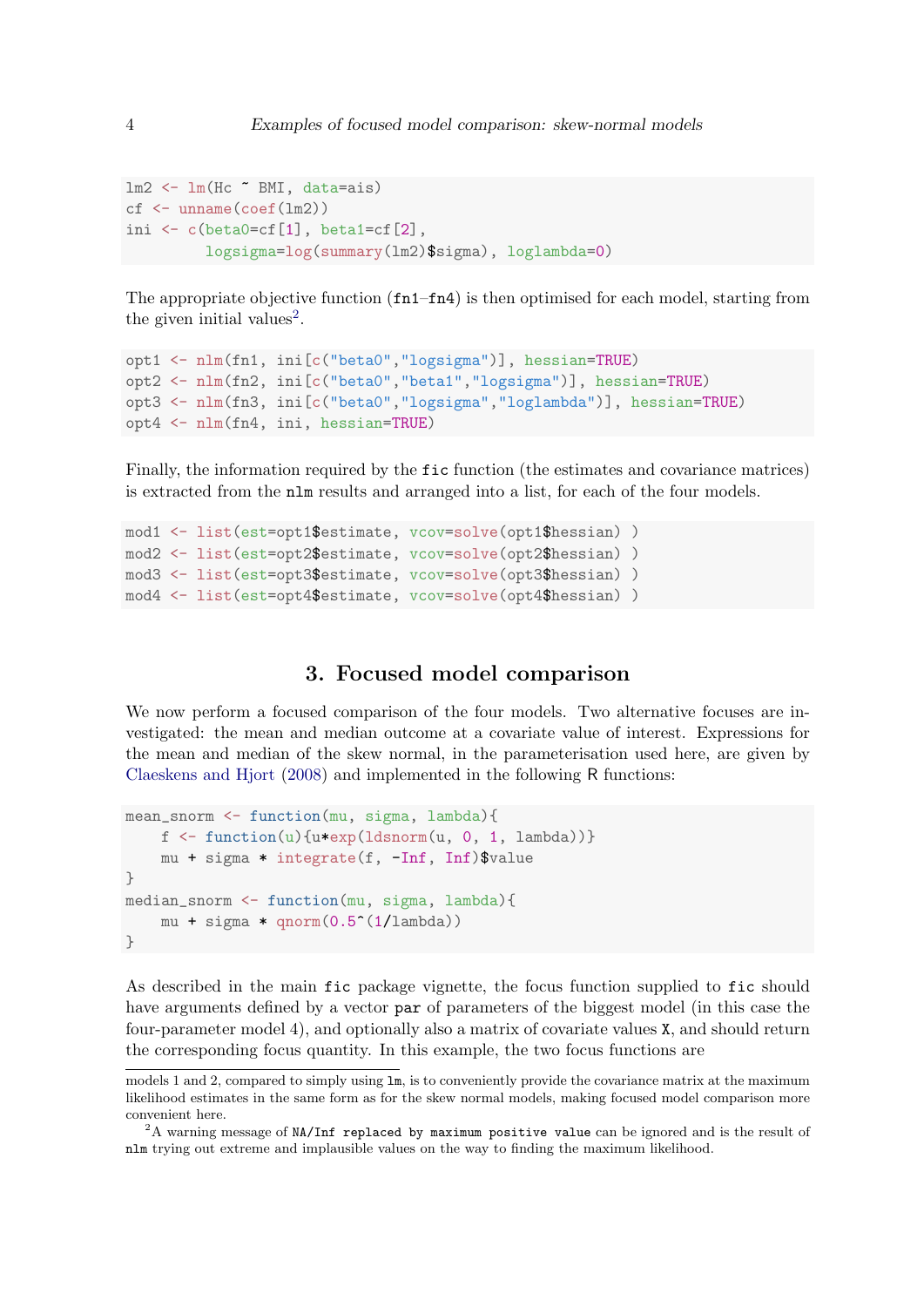```
focus1 \leftarrow function(par, X){
    mean\_snorm(mu = par[1] + X %*% par[2],
                signa = exp(par[3]), lambda = exp(par[4]))}
focus2 \leftarrow function(par, X){
    median_snorm(mu = par[1] + X %*% par[2],
                  signa = exp(par[3]), lambda = exp(par[4]))}
```
The inds matrix, required by fic, is now constructed. Recall this indicates which parameters (columns) are included in each of the models (rows) being compared. The narrow model is in the first row, and the wide model in the last. The rows are given names to describe the models, so the output is easier to read.

The functions fns required to extract the estimates and covariance matrix from the fitted model objects are then defined.

Finally fic is called to compare the four models for focuses defined by the mean and median for average men and women, with covariate values defined by med.bmi. The sub argument is supplied to ensure the focus estimates are returned too  $-$  note that  $\texttt{fic}$  can only automatically fit the submodels for standard R model classes such as glm.

```
inds \le rbind("intcpt" =c(1,0,1,0),
            "cov" =c(1,1,1,0),
            "intcpt\_skew" = c(1,0,1,1),"cov_skew" =c(1,1,1,1))
fns <- list(coef=function(x)x$est,
          vcov = function(x)xvcov,nobs = function(x)nrow(ais))
med.bmi <- rbind(male=23.56, female=21.82)
library(fic)
fmean <- fic(mod4, inds=inds, fns=fns, focus=focus1, X=med.bmi, FIC=TRUE,
           sub=list(mod1, mod2, mod3, mod4))
fmean
## vals mods rmse rmse.adj bias se FIC focus
## 1 male intcpt 0.349 0.349 -0.250 0.244 12.61 43.1
## 4 male cov 0.249 0.249 0.000 0.249 1.05 43.3
## 7 male intcpt_skew 0.340 0.340 -0.237 0.244 11.85 43.1
## 10 male cov_skew 0.249 0.249 0.000 0.249 1.05 43.3
## 2 female intcpt 0.515 0.515 0.454 0.244 41.62 43.1
## 5 female cov 0.262 0.262 0.000 0.262 3.73 42.6
## 8 female intcpt_skew 0.513 0.513 0.452 0.244 43.09 43.1
## 11 female cov_skew 0.262 0.262 0.000 0.262 3.78 42.6
## 3 ave intcpt 0.433 0.433 0.358 0.244 26.02 43.1
```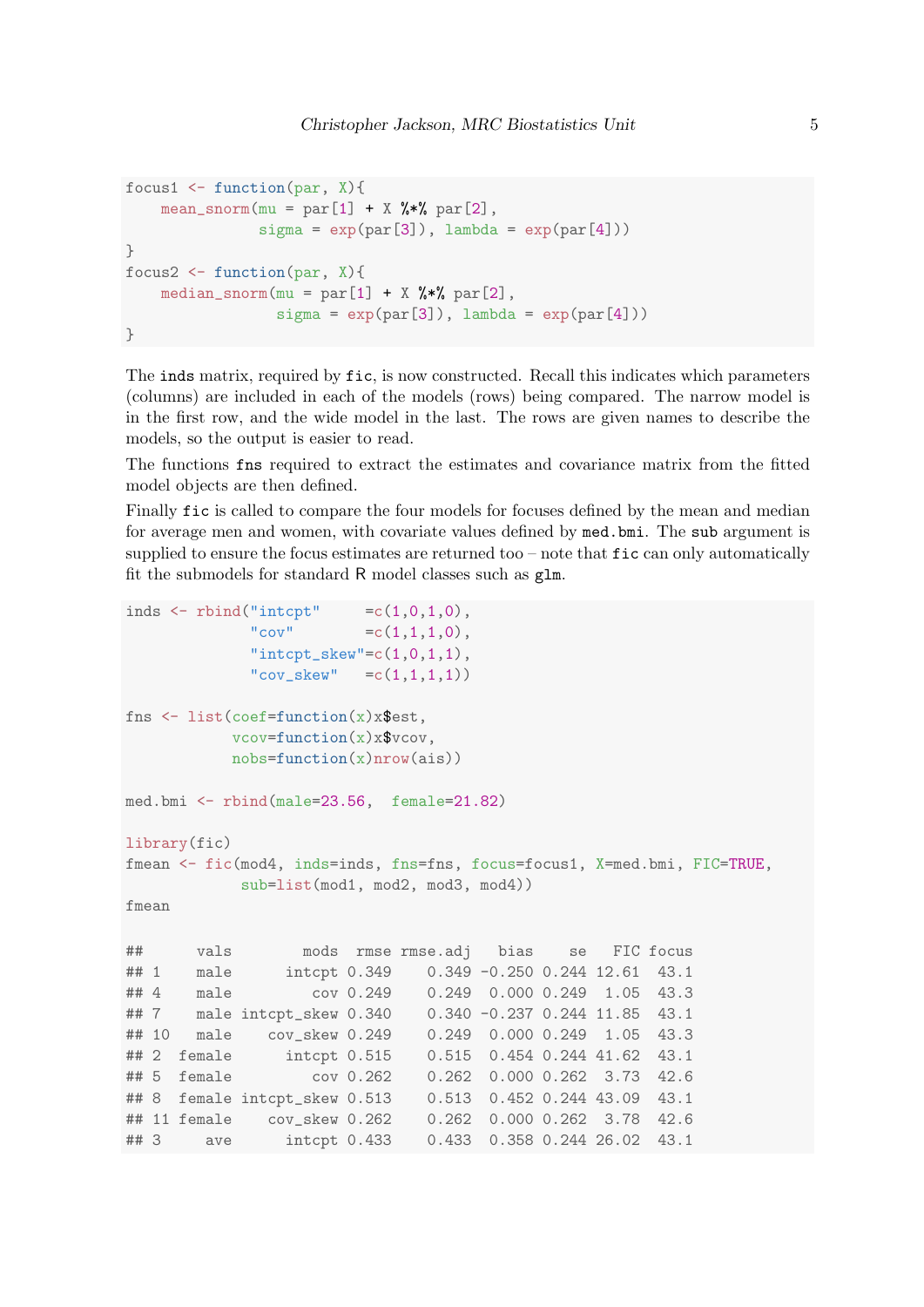| ## 6                                                                     |       | ave  | cov(0.256                                               |  | 0.256                | $0.000$ $0.256$ $1.30$            |  |  | 43.0 |  |
|--------------------------------------------------------------------------|-------|------|---------------------------------------------------------|--|----------------------|-----------------------------------|--|--|------|--|
| ## 9                                                                     |       |      | ave intcpt_skew 0.435 0.435 0.360 0.244 26.38           |  |                      |                                   |  |  | 43.1 |  |
|                                                                          | ## 12 | ave  |                                                         |  | cov_skew 0.256 0.256 | $0.000$ $0.256$ $1.32$            |  |  | 43.0 |  |
|                                                                          |       |      |                                                         |  |                      |                                   |  |  |      |  |
| fmed <- fic(mod4, inds=inds, fns=fns, focus=focus2, X=med.bmi, FIC=TRUE, |       |      |                                                         |  |                      |                                   |  |  |      |  |
| $sub=list (mod1, mod2, mod3, mod4))$                                     |       |      |                                                         |  |                      |                                   |  |  |      |  |
| fmed                                                                     |       |      |                                                         |  |                      |                                   |  |  |      |  |
|                                                                          |       |      |                                                         |  |                      |                                   |  |  |      |  |
| ##                                                                       |       |      | vals mods rmse rmse.adj bias se FIC focus               |  |                      |                                   |  |  |      |  |
|                                                                          |       |      |                                                         |  |                      |                                   |  |  |      |  |
| ## 1                                                                     |       |      | male intcpt 0.299 0.299 -1.74e-01 0.244 6.14 43.1       |  |                      |                                   |  |  |      |  |
| ## $4$                                                                   |       |      |                                                         |  |                      |                                   |  |  |      |  |
|                                                                          | ##7   |      | male intcpt_skew 0.374 0.374 -2.69e-01 0.260 18.59 43.0 |  |                      |                                   |  |  |      |  |
|                                                                          | ## 10 |      | male cov_skew 0.266  0.266 -2.16e-18 0.266  4.60  43.3  |  |                      |                                   |  |  |      |  |
| ##2                                                                      |       |      | female intcpt 0.583                                     |  |                      | 0.583 5.29e-01 0.244 56.62 43.1   |  |  |      |  |
| ## 5                                                                     |       |      | female cov 0.256                                        |  |                      | $0.262$ 0.00e+00 0.262 4.55       |  |  | 42.6 |  |
| ## 8                                                                     |       |      | female intcpt_skew 0.493                                |  |                      | 0.493 4.19e-01 0.260 40.33        |  |  | 43.0 |  |
|                                                                          |       |      | ## 11 female cov_skew 0.275                             |  |                      | $0.275$ 0.00e+00 0.275 6.50       |  |  | 42.6 |  |
| ## 3                                                                     |       |      | ave intcpt 0.448                                        |  |                      | $0.448$ 3.76e-01 0.244 30.29 43.1 |  |  |      |  |
| ## 6                                                                     |       |      | ave cov 0.249                                           |  | 0.255                | $0.00e+00$ $0.255$ $2.24$         |  |  | 43.0 |  |
|                                                                          |       | ## 9 | ave intcpt_skew 0.437 0.437 3.52e-01 0.260 28.37 43.0   |  |                      |                                   |  |  |      |  |
|                                                                          | ## 12 |      | ave cov_skew 0.270                                      |  |                      | $0.270 -3.88e-18$ 0.270 4.46      |  |  | 42.9 |  |